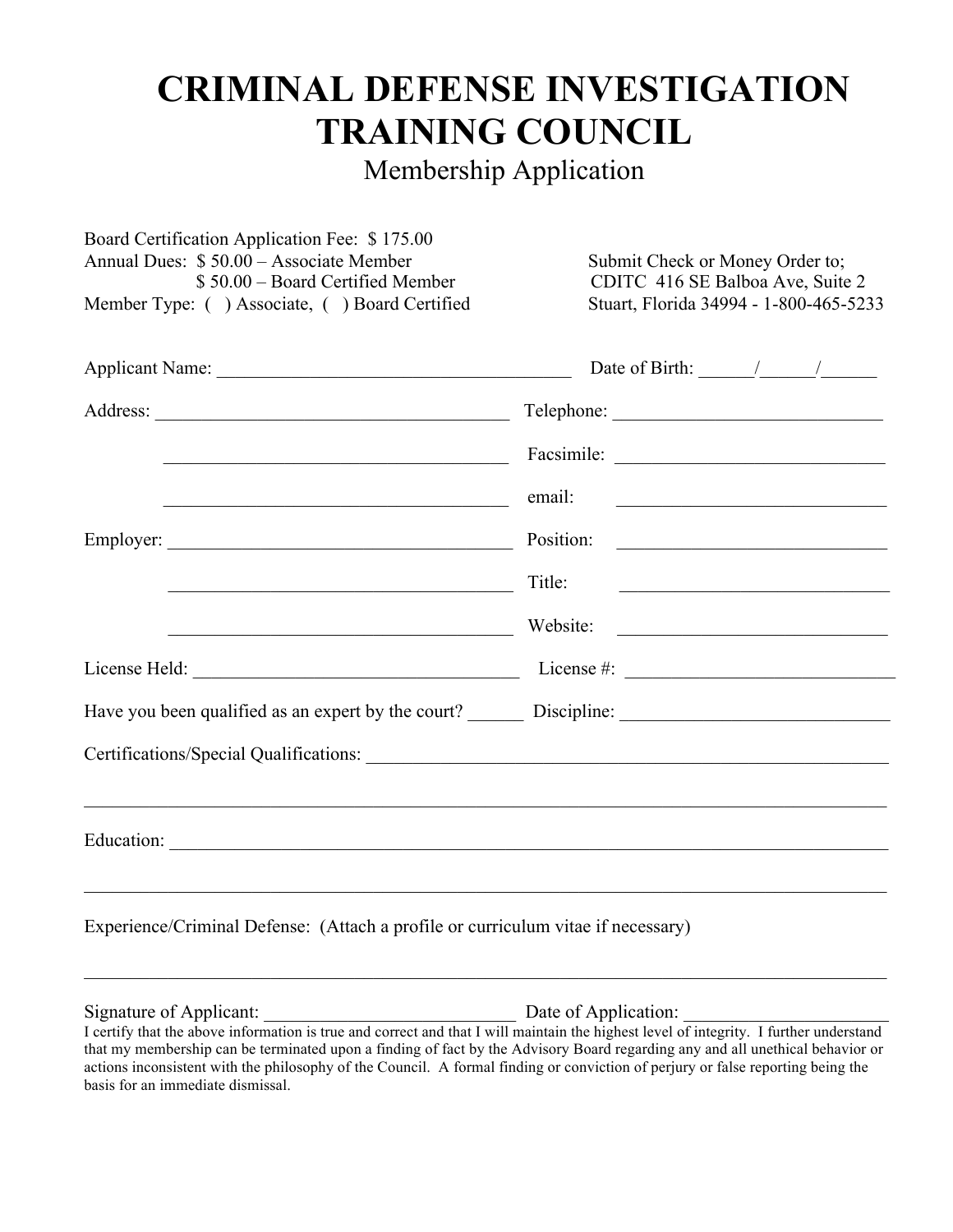#### **CRIMINAL DEFENSE INVESTIGATION TRAINING COUNCIL CODE OF ETHICS**

#### PREAMBLE

The fundamental philosophical assumption upon which all CDITC policies are predicated is that the criminal defense investigator must be an impartial and objective seeker of truth. The investigator is an independent critical and creative thinker with a unique analytical role in the criminal justice system. He is not a law enforcement officer, lawyer, or paralegal. Thus he does not function as an advocate on behalf of any party or interest in any case for which he is responsible. The criminal defense investigator must critically evaluate information without pre-established opinions, assumptions, or biases regarding any issue of fact or theory in any case for which he is responsible.

The criminal defense investigator's commitment to objective, impartial analysis in the search for absolute truth requires, paradoxically, an acknowledgement of his own epistemological relativity, which yields only subjective and partial answers to the questions he asks. In fact, it is the awareness of his own subjective intellectual pre-dispositions that ultimately enables the investigator to become open-minded and objective in his thinking. Knowledge, to be legitimized, must be criticized. Truth, to be believed, must first be doubted.

The intellectual and ethical responsibility for this most rigorous standard of investigative inquiry is embodied in the CDITC imperative: "Mandamus Veritas".

#### ETHICAL IMPERATIVES

- 1) The criminal defense investigator will adhere absolutely and unconditionally to the objective and impartial search for truth. He will abstain from involvement in any situation that subverts this professional commitment.
- 2) The criminal defense investigator will refrain from asserting, in any professional capacity, any beliefs, opinions, or biases regarding any person or situation under investigation, prior to having commenced the investigation. Nor will the investigator permit any pre-established beliefs, opinions, or biases to influence the course of an investigation to be undertaken.
- 3) The criminal defense investigator should never, as a matter of policy, claim to have attained absolute or conclusive truth regarding the scope of any investigation. As a matter of policy, investigative truths should always remain potentially open to reinterpretation as new facts or theories emerge. In principle the investigative process should remain speculative rather than dogmatic.
- 4) The criminal defense investigator will be absolutely and unconditionally honest in all reporting to clients. The investigator will make no dishonest representation of any fact, issue, or theory relating to any case for which he is responsible.
- 5) The criminal defense investigator will be truthful and open in all communication to colleagues and the public, except in so far as such communication may compromise client confidentiality
- 6) The criminal defense investigator will honor, absolutely and unconditionally the confidentiality guaranteed to every client, supervisor, or colleague.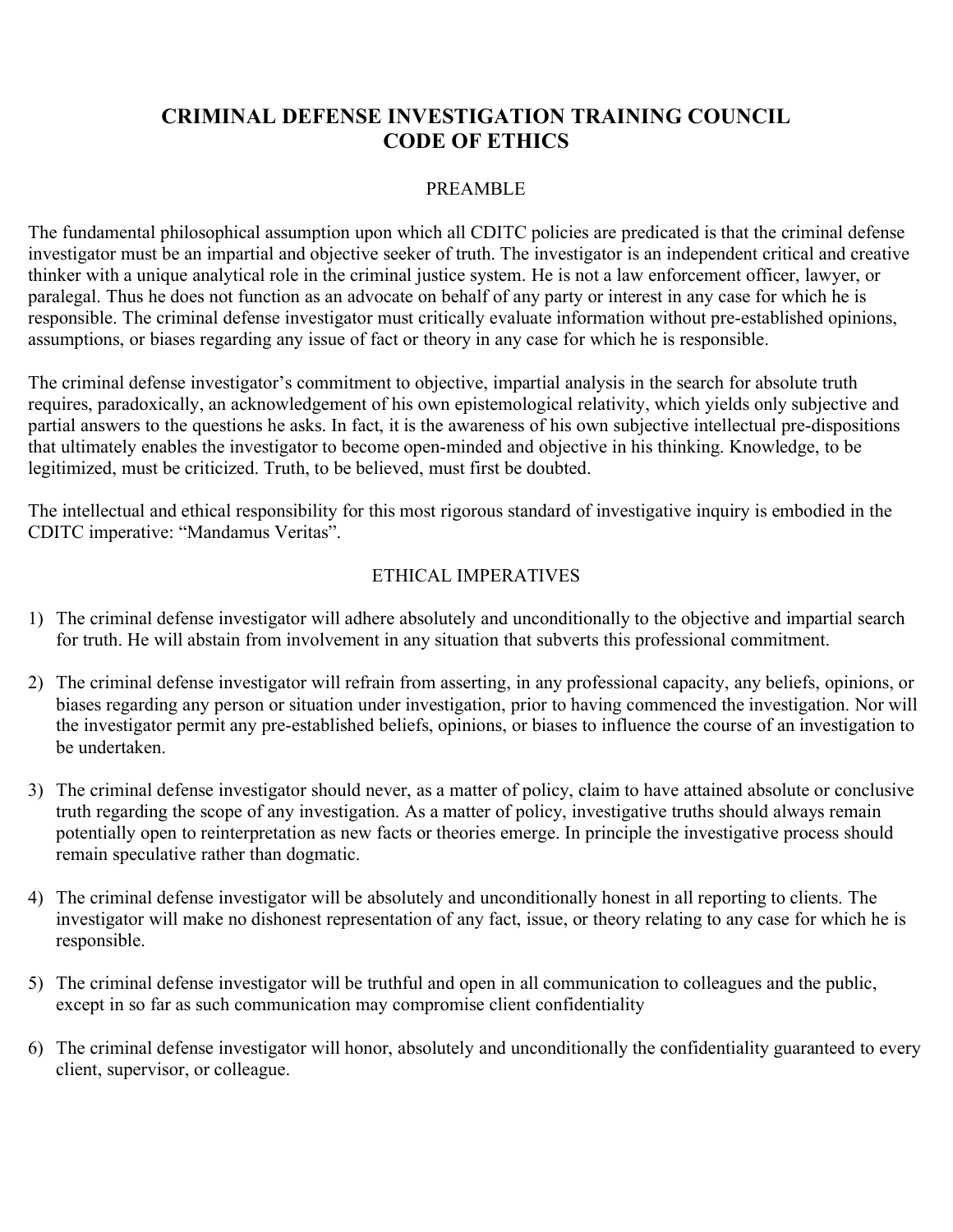- 7) The criminal defense investigator will not violate any law during the performance of his professional responsibilities.
- 8) The criminal defense investigator will refrain from any professional activity that jeopardizes health or safety of another person.
- 9) The criminal defense investigator will refrain from any commitment that entails any inappropriate conflict of interest.
- 10) The criminal defense investigator will not engage in the unauthorized practice of law or represent himself/herself as a law enforcement officer.

Violation of the Code of Ethics may result in sanctions, including restrictions on and/or termination of membership and/or Board Certification.

## **LETTERS OF RECOMMENDATION REQUIREMENTS:**

Two written recommendations from reputable and experienced criminal defense attorneys must be submitted to the Advisory Board on behalf of an applicant seeking Board certification. The written recommendations must be on letterhead. The recommendation shall note the applicant's;

- 1. Reputation for ethical inquiry
- 2. Intellectual acuity and knowledge
- 3. Accomplishments and Qualifications
- 4. Skill level as a criminal defense investigator

Letters of recommendation may be submitted by the applicant with the completed application. Letters of recommendation are subject to verification.

## **AFFIDAVITS OF EXPERIENCE:**

Use as many affidavits as needed to cover the required number of comprehensive criminal defense cases accomplished.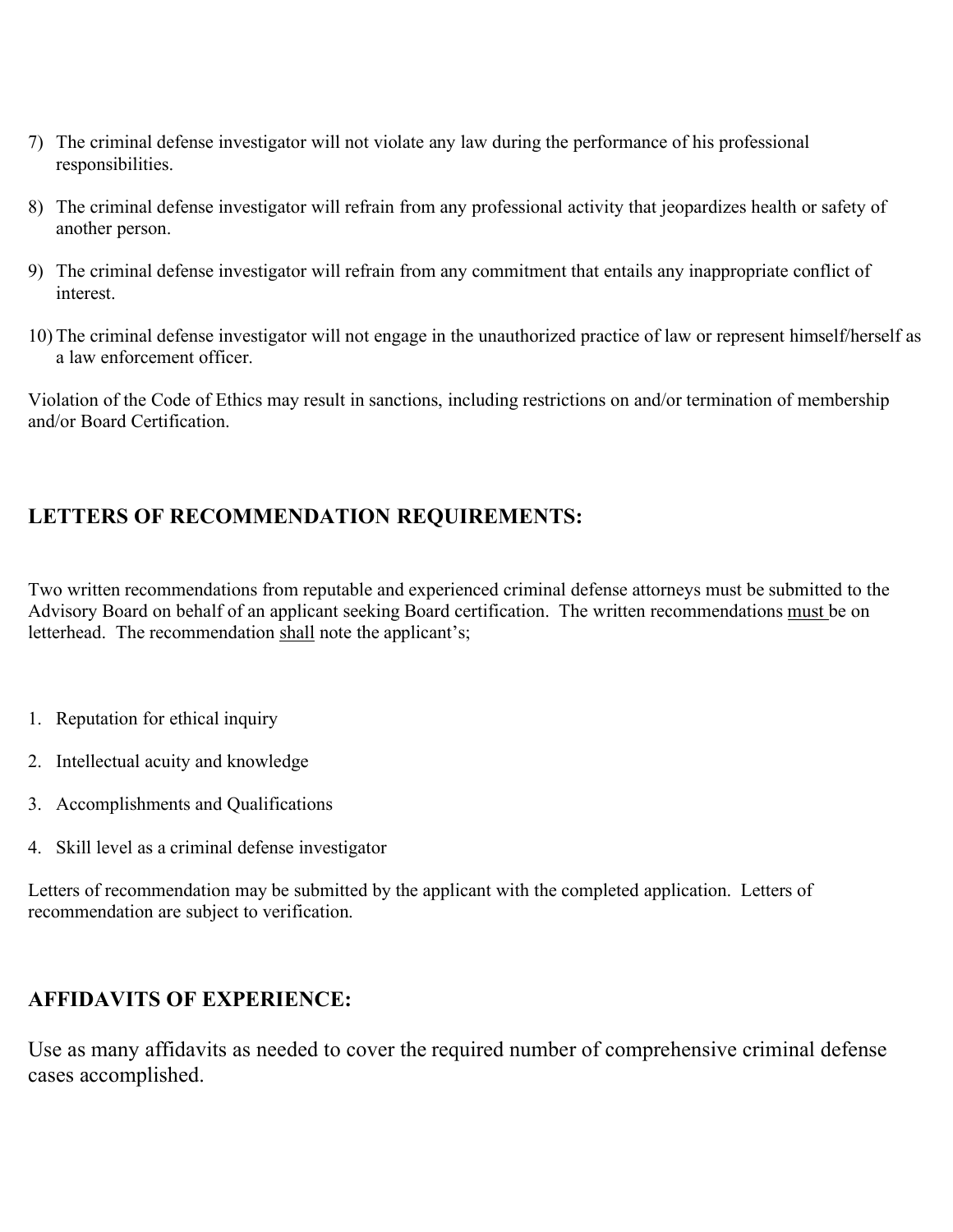#### **CRIMINAL DEFENSE INVESTIGATION TRAINING COUNCIL**

#### **BOARD CERTIFIED CRIMINAL DEFENSE INVESTIGATOR PROGRAM**

#### **CODE OF ETHICS AFFIDAVIT**

COUNTY OF \_\_\_\_\_\_\_\_\_\_\_\_\_\_\_\_\_\_\_\_\_\_

 $\mathcal{L}_\text{max}$  , and the set of the set of the set of the set of the set of the set of the set of the set of the set of the set of the set of the set of the set of the set of the set of the set of the set of the set of the

\_\_\_\_\_\_\_\_\_\_\_\_\_\_\_\_\_\_\_\_\_\_\_\_\_\_\_\_\_\_\_\_

Before me this day personally appeared \_\_\_\_\_\_\_\_\_\_\_\_\_\_\_\_\_\_\_\_\_\_, who, being duly sworn, deposes and says that as a member of the Criminal Defense Investigation Training Council and Board Certified Criminal Defense Investigator, I will adhere to the highest ethical standards. I will conduct criminal defense investigation assignments as an impartial, objective, and ethical advocate of the truth. I will support fellow criminal defense investigators in the pursuit of excellence and meet all of the rigorous academic and professional challenges of the Board Certified Criminal Defense Investigator Program.

**Signature** 

Print Name

Sworn to and subscribed before me this \_\_\_\_\_\_\_ day of \_\_\_\_\_\_\_\_\_\_\_\_\_\_\_\_\_\_\_\_\_\_\_ \_\_\_\_\_\_\_\_\_.

 $\mathcal{L}_\text{max}$  , and the contribution of the contribution of the contribution of the contribution of the contribution of the contribution of the contribution of the contribution of the contribution of the contribution of t

Notary Public My Commission Expires